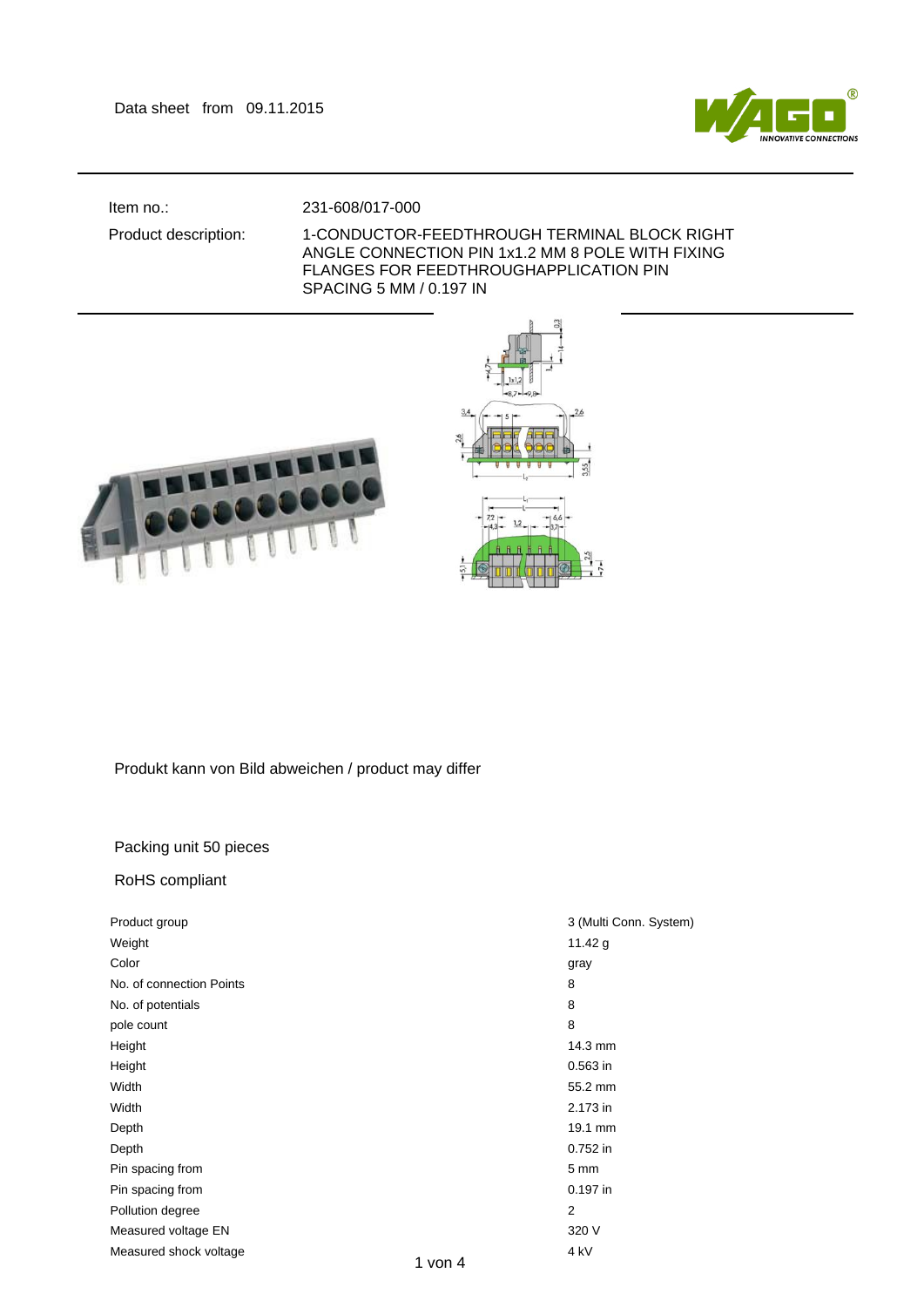| Current intensity EN   | 16 A  |
|------------------------|-------|
| Pollution degree       |       |
| Measured voltage EN    | 630 V |
| Measured shock voltage | 4 kV  |
| Current intensity EN   | 16 A  |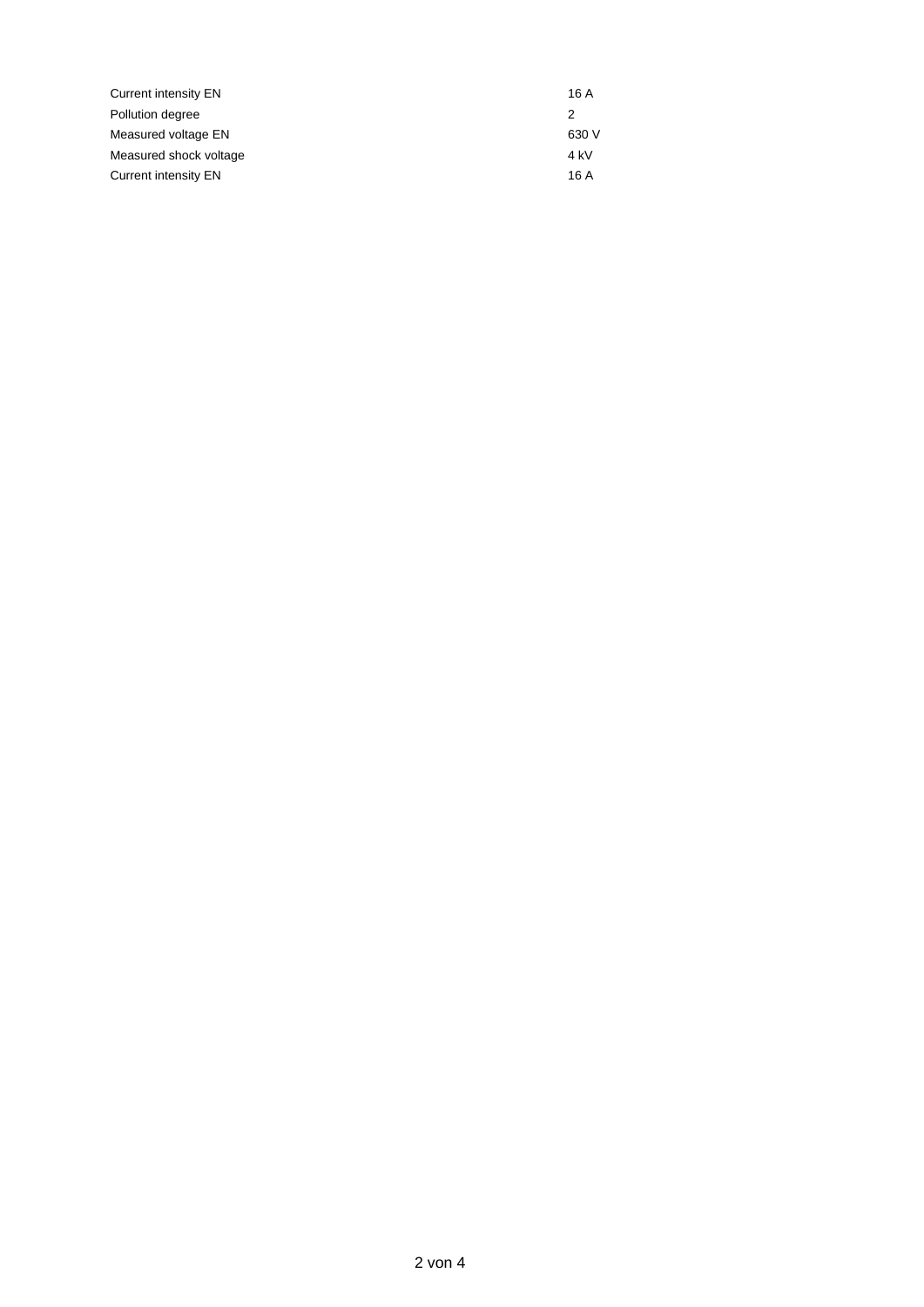

Cross section [mm<sup>2</sup>] 0.08 - 2.5 mm<sup>2</sup> Wiring method solid Cross section [mm<sup>2</sup>] 0.08 - 2.5 mm<sup>2</sup> Wiring method **fine-stranded** fine-stranded Cross section [mm²] 0.25 - 1.5 mm² Cross section [mm<sup>2</sup>] 0.25 - 2.5 mm<sup>2</sup> Cross section [AWG] 28 - 14 AWG Strip length from 8 mm Strip length to 9 mm Material group and the state of the state of the state of the state of the state of the state of the state of the state of the state of the state of the state of the state of the state of the state of the state of the stat Contact surface tim-plated tim-plated

Connection method CAGE CLAMP® CONNECTION Wiring method **fine-stranded** (with ferrule and plastic collar) Wiring method **fine-stranded (with ferrule, without plastic collar)** fine-stranded (with ferrule, without plastic collar) Contact material Electrolytic copper (Ecu)